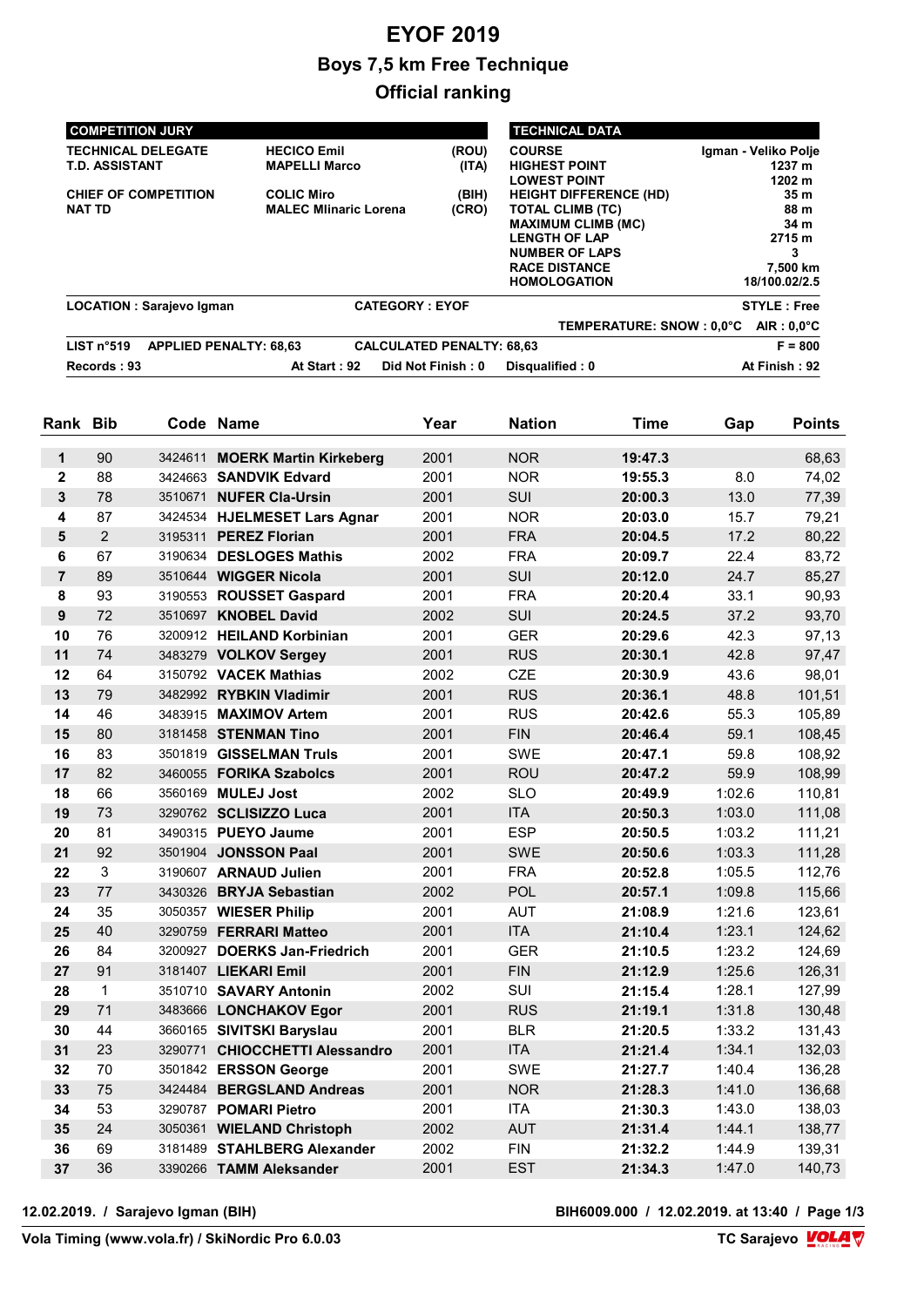### EYOF 2019 Boys 7,5 km Free Technique Official ranking

| Rank Bib |                |         | Code Name                               | Year | <b>Nation</b> | <b>Time</b> | Gap    | <b>Points</b> |
|----------|----------------|---------|-----------------------------------------|------|---------------|-------------|--------|---------------|
| 38       | 86             | 3501871 | <b>DANIELSSON Emil</b>                  | 2001 | <b>SWE</b>    | 21:38.1     | 1:50.8 | 143,29        |
| 39       | 59             |         | 3220046 FRANKS-PENTY Alexander          | 2001 | <b>GBR</b>    | 21:42.8     | 1:55.5 | 146,45        |
| 40       | 68             |         | 3150748 STROUHAL Jakub                  | 2001 | <b>CZE</b>    | 21:47.2     | 1:59.9 | 149,42        |
| 41       | 60             |         | 3690129 KOLUPAIKO Vitalii               | 2001 | <b>UKR</b>    | 21:48.9     | 2:01.6 | 150,56        |
| 42       | 51             |         | 3090129 MALCHOV Todor                   | 2001 | <b>BUL</b>    | 21:49.2     | 2:01.9 | 150,77        |
| 43       | 48             |         | 3150814 VRBOVSKY Benjamin               | 2002 | <b>CZE</b>    | 21:50.4     | 2:03.1 | 151,57        |
| 44       | 41             |         | 3560167 MANDELJC Matej                  | 2001 | <b>SLO</b>    | 21:51.1     | 2:03.8 | 152,05        |
| 45       | 38             |         | 3050354 COURTE Julian                   | 2001 | <b>AUT</b>    | 21:53.9     | 2:06.6 | 153,93        |
| 46       | 30             |         | 3220047 HORSFALL Beinn                  | 2001 | <b>GBR</b>    | 21:54.2     | 2:06.9 | 154,13        |
| 47       | 65             |         | 3430325 BUGARA Robert                   | 2002 | <b>POL</b>    | 21:58.0     | 2:10.7 | 156,70        |
| 48       | 29             |         | 3560164 KOROSEC Bostjan                 | 2001 | <b>SLO</b>    | 21:59.0     | 2:11.7 | 157,37        |
| 49       | 56             |         | 3090130 OGNYANOV Aleksandar             | 2002 | <b>BUL</b>    | 21:59.3     | 2:12.0 | 157,57        |
| 50       | 27             |         | 3660169 BUBEN Mikita                    | 2001 | <b>BLR</b>    | 22:01.8     | 2:14.5 | 159,26        |
| 51       | 47             |         | 3560162 GROS Anze                       | 2002 | <b>SLO</b>    | 22:04.6     | 2:17.3 | 161,14        |
| 52       | 85             |         | 3460056 DOLHASCU Florin Robert          | 2001 | ROU           | 22:07.6     | 2:20.3 | 163,16        |
| 53       | 43             |         | 3181408 MOILANEN Niilo                  | 2001 | <b>FIN</b>    | 22:08.1     | 2:20.8 | 163,50        |
| 54       | 42             |         | 3200921 FEHLEISEN Nico                  | 2001 | <b>GER</b>    | 22:11.3     | 2:24.0 | 165,66        |
| 55       | 26             |         | 3550226 LULE Aleksandrs Arturs          | 2002 | LAT           | 22:15.4     | 2:28.1 | 168,42        |
| 56       | 61             |         | 3550209 SAULITIS Niks                   | 2001 | LAT           | 22:21.8     | 2:34.5 | 172,73        |
| 57       | 34             |         | 3050367 ISLITZER Andre                  | 2001 | <b>AUT</b>    | 22:22.4     | 2:35.1 | 173,14        |
| 58       | 28             |         | 3350011 BUECHEL Micha                   | 2002 | LIE.          | 22:28.3     | 2:41.0 | 177,11        |
| 59       | 50             |         | 3310067 RASTIC Sabahudin                | 2001 | <b>SRB</b>    | 22:32.2     | 2:44.9 | 179,74        |
| 60       | 54             |         | 3150813 MEDEK Jakub                     | 2002 | <b>CZE</b>    | 22:35.5     | 2:48.2 | 181,96        |
| 61       | 52             |         | 3430342 CIELNIAK Bartosz                | 2002 | <b>POL</b>    | 22:39.3     | 2:52.0 | 184,52        |
| 62       | 33             |         | 3250056 DANIELSSON Jakob                | 2001 | <b>ISL</b>    | 22:40.2     | 2:52.9 | 185,13        |
| 63       | 57             |         | 3430324 SOBICZEWSKI Piotr               | 2002 | <b>POL</b>    | 22:40.5     | 2:53.2 | 185,33        |
| 64       | 58             |         | 3780070 SIMONUTIS Edvinas               | 2002 | LTU           | 22:41.2     | 2:53.9 | 185,80        |
| 65       | 49             |         | 3520083 TURUN Mehmet                    | 2002 | <b>TUR</b>    | 22:42.7     | 2:55.4 | 186,81        |
| 66       | 17             |         | 3660152 HARNASTAI Ruslan                | 2001 | <b>BLR</b>    | 22:47.3     | 3:00.0 | 189,91        |
| 67       | 32             |         | 3390276 UNN Albert                      | 2001 | <b>EST</b>    | 22:52.1     | 3:04.8 | 193,15        |
| 68       | 16             |         | 3690133 ZHUVAHA Oleksii                 | 2002 | <b>UKR</b>    | 22:52.8     | 3:05.5 | 193,62        |
| 69       | 25             |         | 3700122 TILESCH Denis                   | 2002 | <b>SVK</b>    | 23:08.8     | 3:21.5 | 204,40        |
| 70       | $\overline{4}$ |         | 3090131 ATANASOV Krasimir               | 2002 | <b>BUL</b>    | 23:09.5     | 3:22.2 | 204,87        |
| 71       | 22             |         | 3350013 FROMMELT Robin                  | 2002 | LIE           | 23:11.4     | 3:24.1 | 206,15        |
| 72       | 39             |         | 3660182 KALENIK Fiodar                  | 2001 | <b>BLR</b>    | 23:15.7     | 3:28.4 | 209,05        |
| 73       | 21             |         | 3700123 ORAVEC Matus                    | 2002 | <b>SVK</b>    | 23:18.3     | 3:31.0 | 210,80        |
| 74       | 63             |         | 3460057 PAVALEAN Flaviu Constantin 2002 |      | <b>ROU</b>    | 23:24.5     | 3:37.2 | 214,98        |
| 75       | 11             |         | 3520081 DUMAN Salihcan                  | 2001 | <b>TUR</b>    | 23:28.9     | 3:41.6 | 217,94        |
| 76       | 55             |         | 3520094 TALAY Yusuf                     | 2001 | <b>TUR</b>    | 23:29.9     | 3:42.6 | 218,62        |
| 77       | 45             |         | 3460059 HANGANUT Liviu Darius           | 2002 | <b>ROU</b>    | 23:36.9     | 3:49.6 | 223,33        |
| 78       | 62             |         | 3520085 ELKATMIS Murat                  | 2002 | <b>TUR</b>    | 23:37.0     | 3:49.7 | 223,40        |
| 79       | 14             |         | 3060020 POUTOT Mathis                   | 2002 | <b>BEL</b>    | 23:37.4     | 3:50.1 | 223,67        |
| 80       | 37             |         | 3250050 GISLASON Egill Bjarni           | 2001 | <b>ISL</b>    | 23:37.9     | 3:50.6 | 224,01        |
| 81       | 18             |         | 3710056 SANTRAC Djordje                 | 2002 | <b>BIH</b>    | 23:40.5     | 3:53.2 | 225,76        |
| 82       | 10             |         | 3350012 FROMMELT Tobias                 | 2002 | <b>LIE</b>    | 23:55.9     | 4:08.6 | 236,14        |
| 83       | 31             |         | 3780074 PAUKSTE Gabrielius              | 2001 | LTU           | 24:01.1     | 4:13.8 | 239,64        |
| 84       | 15             |         | 3550227 STRUPULIS Bruno                 | 2002 | LAT           | 24:20.7     | 4:33.4 | 252,85        |
| 85       | 19             |         | 3550219 AKMENTINS Uvis                  | 2002 | LAT           | 24:44.7     | 4:57.4 | 269,02        |
| 86       | $\,6\,$        |         | 3710057 PANTIC Predrag                  | 2002 | <b>BIH</b>    | 24:59.9     | 5:12.6 | 279,26        |
| 87       | 13             |         | 3740093 SAKANYAN Aghasi                 | 2001 | <b>ARM</b>    | 25:09.5     | 5:22.2 | 285,73        |
| 88       | $\overline{7}$ |         | 3710054 LALOVIC Uros                    | 2002 | <b>BIH</b>    | 25:53.3     | 6:06.0 | 315,24        |
| 89       | 8              |         | 3710052 GAVRILOVIC Nikola               | 2002 | <b>BIH</b>    | 26:52.4     | 7:05.1 | 355,06        |

12.02.2019. / Sarajevo Igman (BIH) BIH6009.000 / 12.02.2019. at 13:40 / Page 2/3